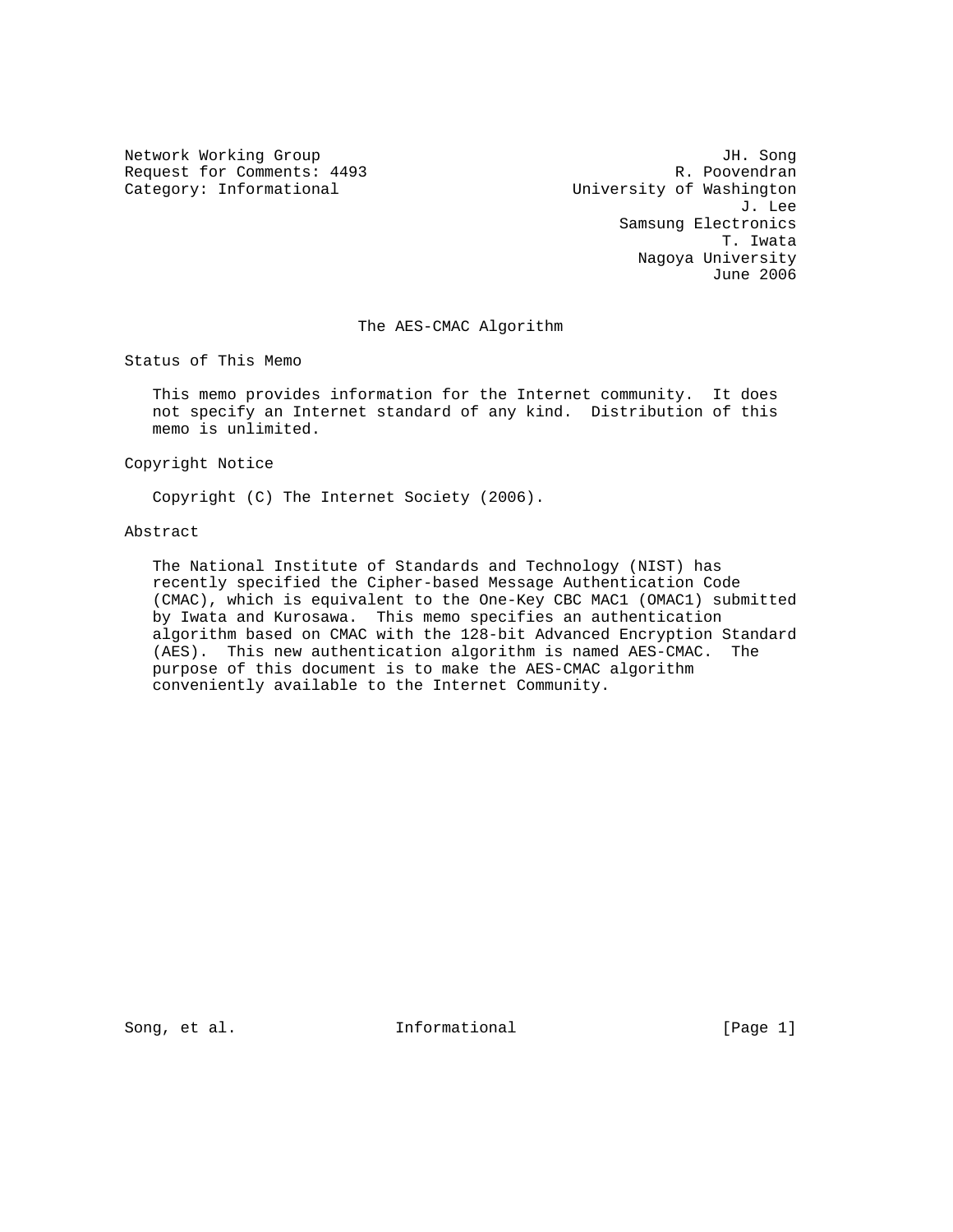# Table of Contents

### 1. Introduction

 The National Institute of Standards and Technology (NIST) has recently specified the Cipher-based Message Authentication Code (CMAC). CMAC [NIST-CMAC] is a keyed hash function that is based on a symmetric key block cipher, such as the Advanced Encryption Standard [NIST-AES]. CMAC is equivalent to the One-Key CBC MAC1 (OMAC1) submitted by Iwata and Kurosawa [OMAC1a, OMAC1b]. OMAC1 is an improvement of the eXtended Cipher Block Chaining mode (XCBC) submitted by Black and Rogaway [XCBCa, XCBCb], which itself is an improvement of the basic Cipher Block Chaining-Message Authentication Code (CBC-MAC). XCBC efficiently addresses the security deficiencies of CBC-MAC, and OMAC1 efficiently reduces the key size of XCBC.

 AES-CMAC provides stronger assurance of data integrity than a checksum or an error-detecting code. The verification of a checksum or an error-detecting code detects only accidental modifications of the data, while CMAC is designed to detect intentional, unauthorized modifications of the data, as well as accidental modifications.

 AES-CMAC achieves a security goal similar to that of HMAC [RFC-HMAC]. Since AES-CMAC is based on a symmetric key block cipher, AES, and HMAC is based on a hash function, such as SHA-1, AES-CMAC is appropriate for information systems in which AES is more readily available than a hash function.

 This memo specifies the authentication algorithm based on CMAC with AES-128. This new authentication algorithm is named AES-CMAC.

Song, et al. 10. Informational 1. [Page 2]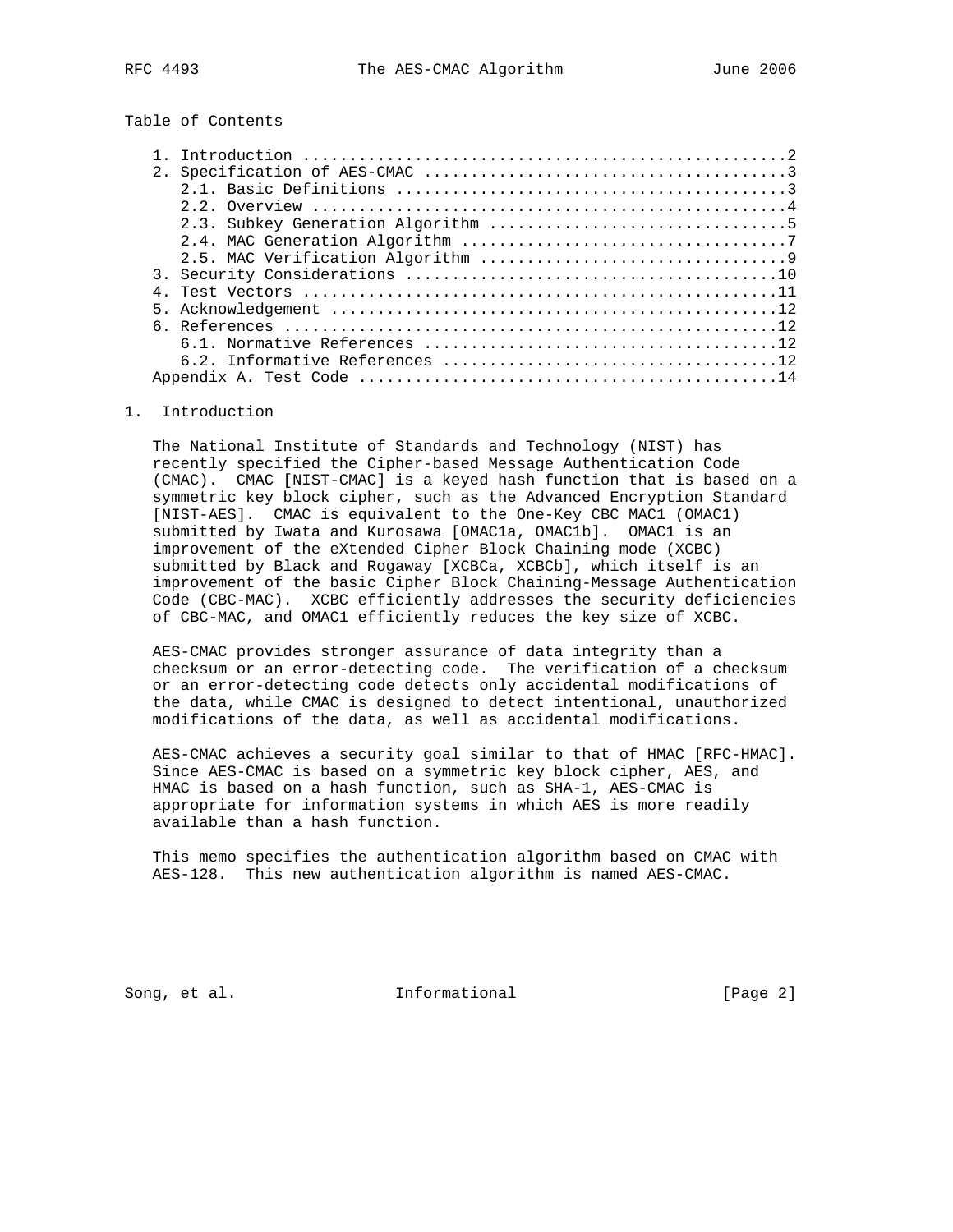# 2. Specification of AES-CMAC

2.1. Basic Definitions

 The following table describes the basic definitions necessary to explain the specification of AES-CMAC.

x || y Concatenation. x || y is the string x concatenated with the string y. 0000 || 1111 is 00001111. x XOR y Exclusive-OR operation. For two equal length strings, x and y, x XOR y is their bit-wise exclusive-OR. ceil(x) Ceiling function. The smallest integer no smaller than x. ceil(3.5) is 4. ceil(5) is 5. x << 1 Left-shift of the string x by 1 bit. The most significant bit disappears, and a zero comes into the least significant bit. 10010001 << 1 is 00100010. 0^n The string that consists of n zero-bits. 0^3 means 000 in binary format. 10^4 means 10000 in binary format. 10^i means 1 followed by i-times repeated zeros.  $MSB(x)$  The most-significant bit of the string x. MSB(10010000) means 1.  $padding(x)$  10^i padded output of input x. It is described in detail in section 2.4. Key 128-bit (16-octet) long key for AES-128. Denoted by K. First subkey 128-bit (16-octet) long first subkey, derived through the subkey generation algorithm from the key K. Denoted by K1.

Song, et al. **Informational** [Page 3]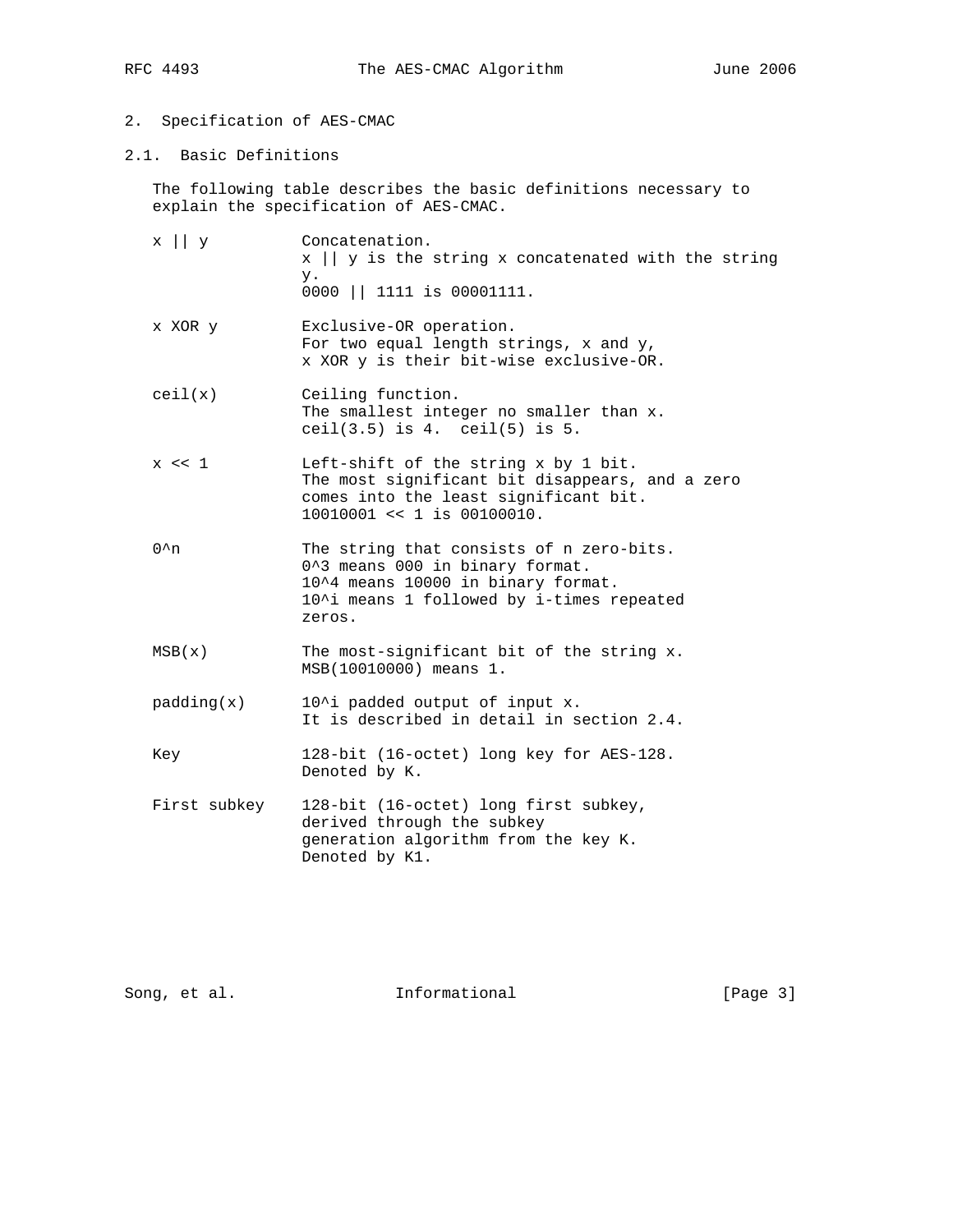- Second subkey 128-bit (16-octet) long second subkey, derived through the subkey generation algorithm from the key K. Denoted by K2.
- Message A message to be authenticated. Denoted by M. The message can be null, which means that the length of M is 0.
- Message length The length of the message M in octets. Denoted by len. The minimum value of the length can be 0. The maximum value of the length is not specified in this document.
- AES-128(K,M) AES-128(K,M) is the 128-bit ciphertext of AES-128 for a 128-bit key, K, and a 128-bit message, M.

MAC A 128-bit string that is the output of AES-CMAC. Denoted by T. Validating the MAC provides assurance of the integrity and authenticity of the message from the source.

 MAC length By default, the length of the output of AES-CMAC is 128 bits. It is possible to truncate the MAC. The result of the truncation should be taken in most significant bits first order. The MAC length must be specified before the communication starts, and it must not be changed during the lifetime of the key.

### 2.2. Overview

 AES-CMAC uses the Advanced Encryption Standard [NIST-AES] as a building block. To generate a MAC, AES-CMAC takes a secret key, a message of variable length, and the length of the message in octets as inputs and returns a fixed-bit string called a MAC.

 The core of AES-CMAC is the basic CBC-MAC. For a message, M, to be authenticated, the CBC-MAC is applied to M. There are two cases of operation in CMAC. Figure 2.1 illustrates the operation of CBC-MAC in both cases. If the size of the input message block is equal to a positive multiple of the block size (namely, 128 bits), the last block shall be exclusive-OR'ed with K1 before processing. Otherwise, the last block shall be padded with 10^i (notation is described in section 2.1) and exclusive-OR'ed with K2. The result of the previous

Song, et al. 10. Informational 1. [Page 4]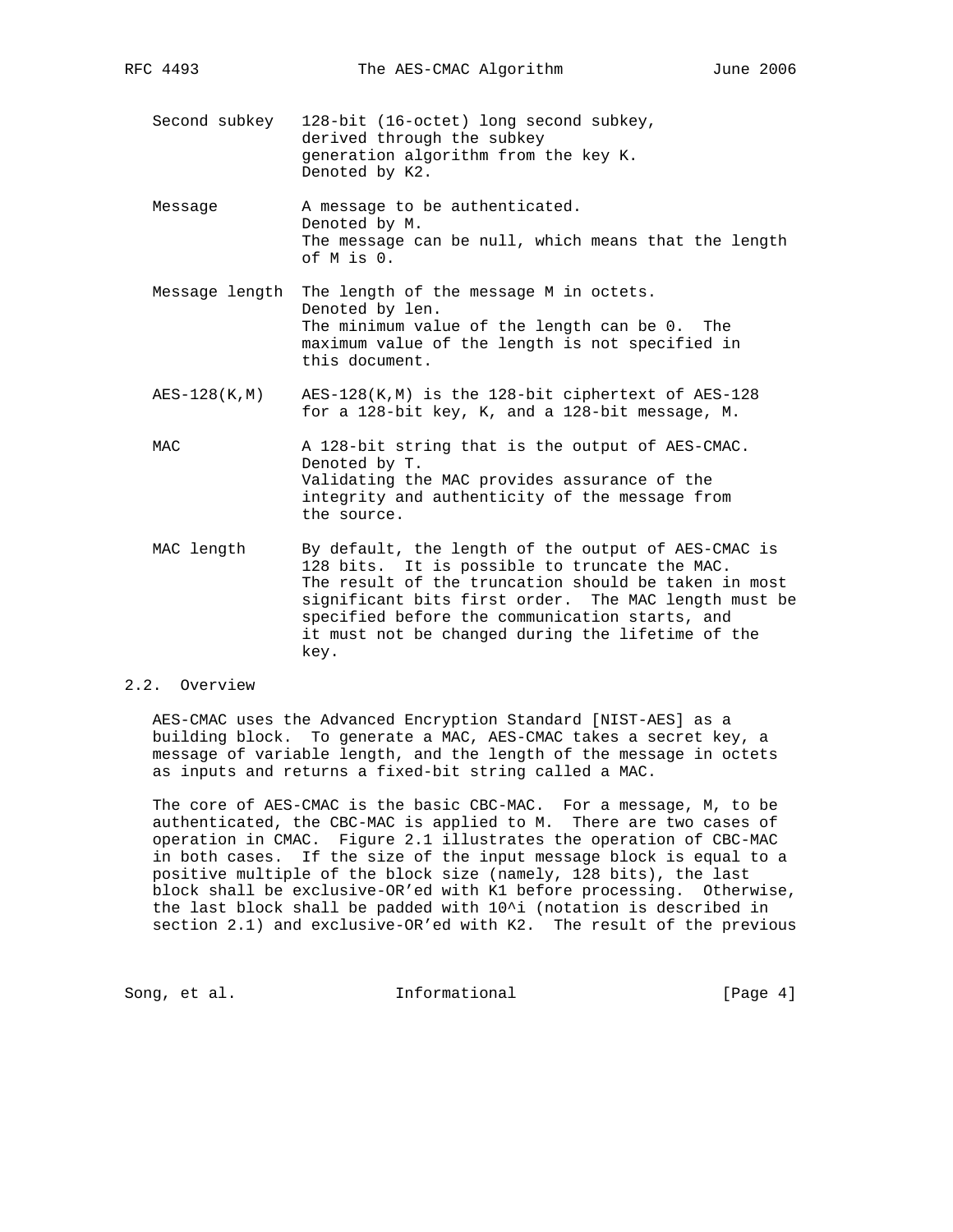process will be the input of the last encryption. The output of AES-CMAC provides data integrity of the whole input message.



(a) positive multiple block length (b) otherwise

Figure 2.1. Illustration of the two cases of AES-CMAC

 AES\_K is AES-128 with key K. The message M is divided into blocks M\_1,..., M\_n, where M\_i is the i-th message block. The length of M\_i is 128 bits for  $i = 1, \ldots, n-1$ , and the length of the last block, M\_n, is less than or equal to 128 bits. K1 is the subkey for the case (a), and K2 is the subkey for the case (b). K1 and K2 are generated by the subkey generation algorithm described in section 2.3.

#### 2.3. Subkey Generation Algorithm

 The subkey generation algorithm, Generate\_Subkey(), takes a secret key, K, which is just the key for AES-128.

 The outputs of the subkey generation algorithm are two subkeys, K1 and K2. We write  $(K1, K2)$  := Generate\_Subkey $(K)$ .

 Subkeys K1 and K2 are used in both MAC generation and MAC verification algorithms. K1 is used for the case where the length of the last block is equal to the block length. K2 is used for the case where the length of the last block is less than the block length.

Song, et al. The Informational The Informational [Page 5]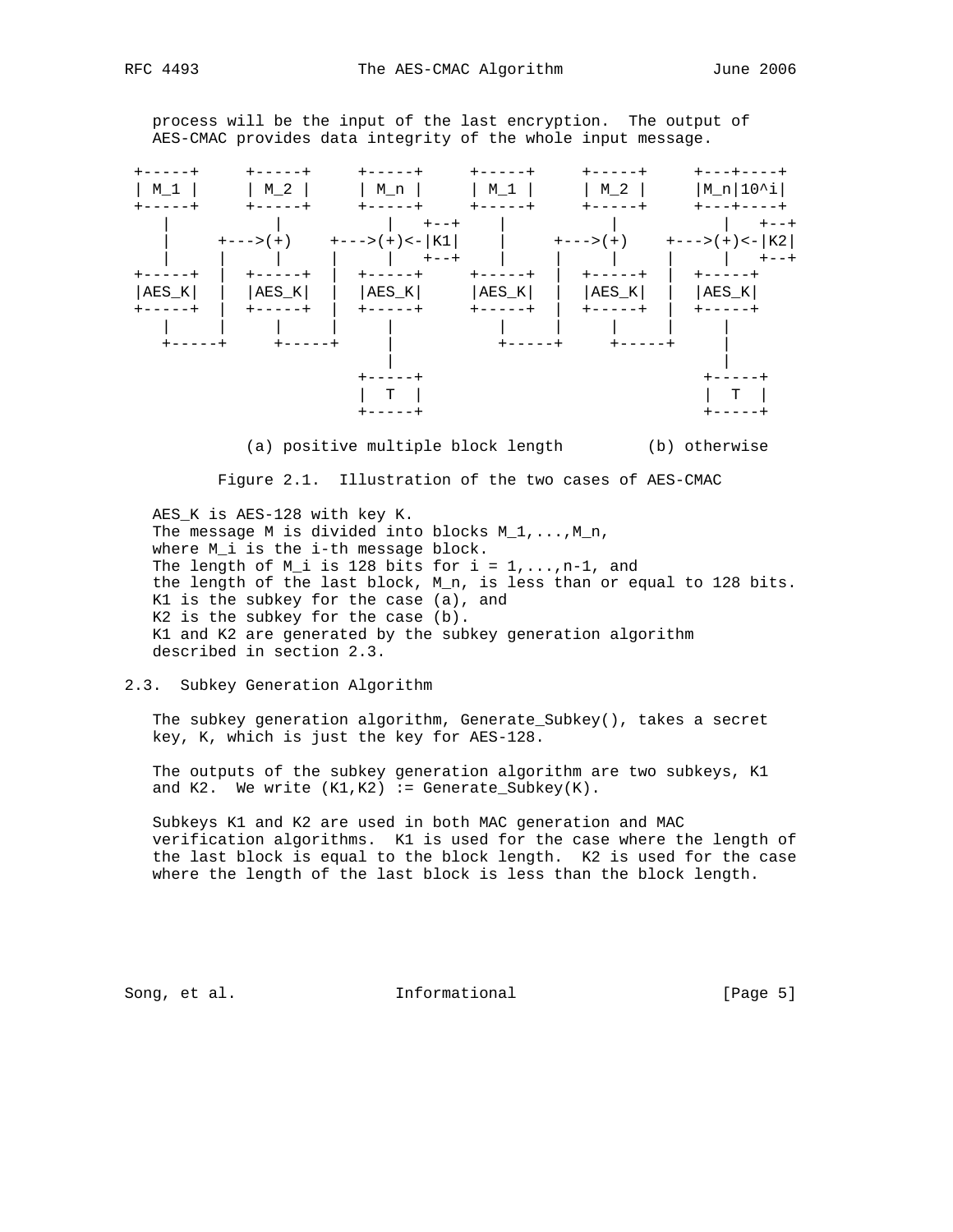Figure 2.2 specifies the subkey generation algorithm.

 +++++++++++++++++++++++++++++++++++++++++++++++++++++++++++++++++++++ + Algorithm Generate\_Subkey + +++++++++++++++++++++++++++++++++++++++++++++++++++++++++++++++++++++ + + + Input : K (128-bit key) + + Output : K1 (128-bit first subkey) + + K2 (128-bit second subkey) + +-------------------------------------------------------------------+ + + + Constants: const\_Zero is 0x00000000000000000000000000000000 + + const\_Rb is 0x00000000000000000000000000000087 + + Variables: L for output of AES-128 applied to 0^128 + + + + Step 1. L := AES-128(K, const\_Zero); + + Step 2. if MSB(L) is equal to 0 + + then K1 := L << 1; + + else K1 := (L << 1) XOR const\_Rb; + + Step 3. if MSB(K1) is equal to 0 + + then K2 := K1 << 1; + + else K2 := (K1 << 1) XOR const\_Rb; + + Step 4. return K1, K2; + + + +++++++++++++++++++++++++++++++++++++++++++++++++++++++++++++++++++++ Figure 2.2. Algorithm Generate\_Subkey In step 1, AES-128 with key K is applied to an all-zero input block. In step 2, K1 is derived through the following operation: If the most significant bit of L is equal to 0, K1 is the left-shift of L by 1 bit. Otherwise, K1 is the exclusive-OR of const\_Rb and the left-shift of L by 1 bit. In step 3, K2 is derived through the following operation: If the most significant bit of K1 is equal to 0, K2 is the left-shift of K1 by 1 bit. Otherwise, K2 is the exclusive-OR of const\_Rb and the left-shift of K1 by 1 bit. In step 4,  $(K1, K2)$  := Generate\_Subkey(K) is returned.

Song, et al. The Informational The Informational [Page 6]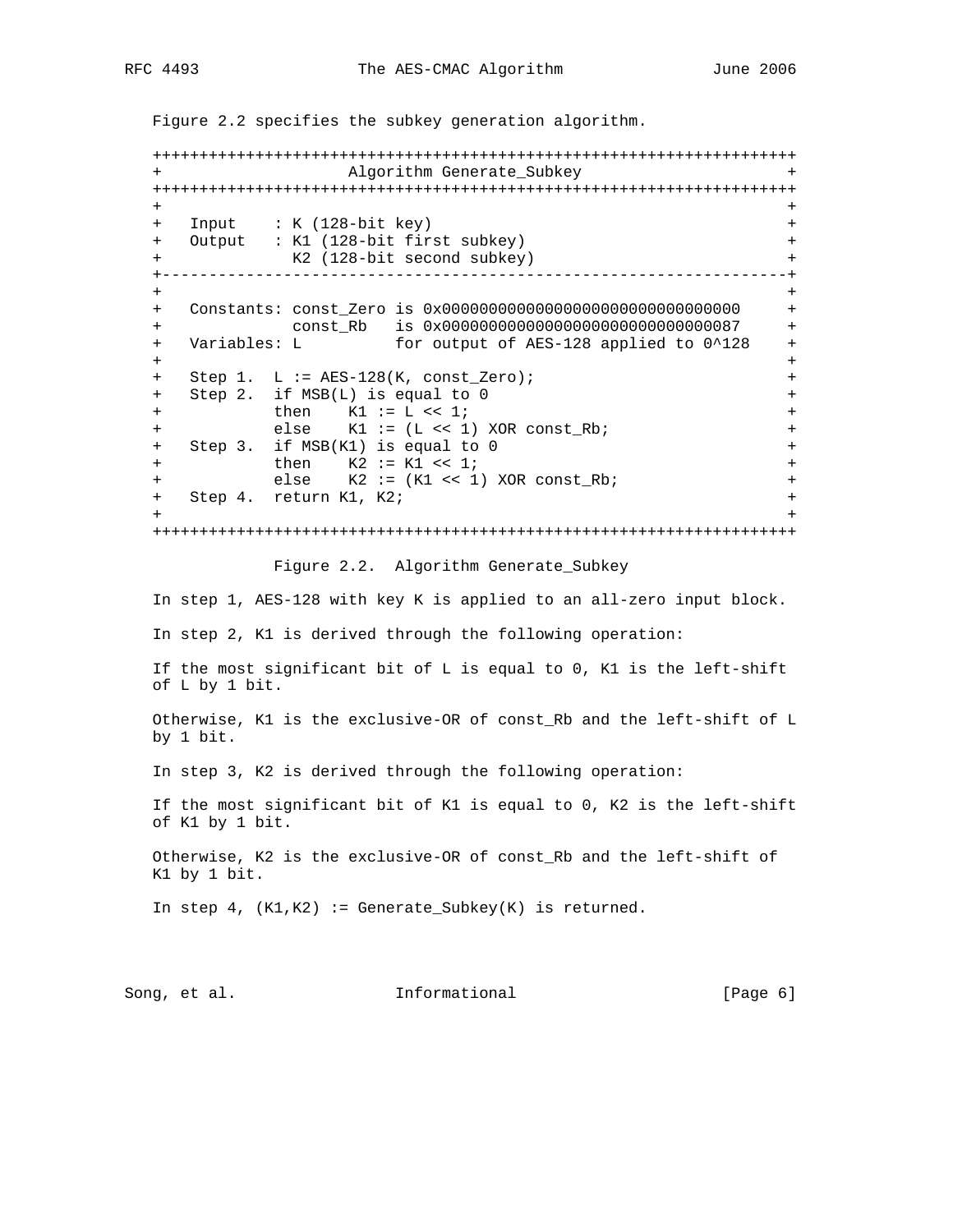The mathematical meaning of the procedures in steps 2 and 3, including const\_Rb, can be found in [OMAC1a].

2.4. MAC Generation Algorithm

 The MAC generation algorithm, AES-CMAC(), takes three inputs, a secret key, a message, and the length of the message in octets. The secret key, denoted by K, is just the key for AES-128. The message and its length in octets are denoted by M and len, respectively. The message M is denoted by the sequence of M\_i, where M\_i is the i-th message block. That is, if M consists of n blocks, then M is written as

 $-$  M = M\_1 || M\_2 || ... || M\_{n-1} || M\_n

The length of M\_i is 128 bits for  $i = 1, \ldots, n-1$ , and the length of the last block M\_n is less than or equal to 128 bits.

 The output of the MAC generation algorithm is a 128-bit string, called a MAC, which is used to validate the input message. The MAC is denoted by T, and we write T  $:=$  AES-CMAC(K, M, len). Validating the MAC provides assurance of the integrity and authenticity of the message from the source.

 It is possible to truncate the MAC. According to [NIST-CMAC], at least a 64-bit MAC should be used as protection against guessing attacks. The result of truncation should be taken in most significant bits first order.

 The block length of AES-128 is 128 bits (16 octets). There is a special treatment if the length of the message is not a positive multiple of the block length. The special treatment is to pad M with the bit-string 10^i to adjust the length of the last block up to the block length.

For an input string x of r-octets, where  $0 \le r \le 16$ , the padding function, padding(x), is defined as follows:

- padding(x) = x || 10^i where i is  $128-8*r-1$ 

That is, padding(x) is the concatenation of x and a single '1', followed by the minimum number of '0's, so that the total length is equal to 128 bits.

Figure 2.3 describes the MAC generation algorithm.

Song, et al. **Informational** [Page 7]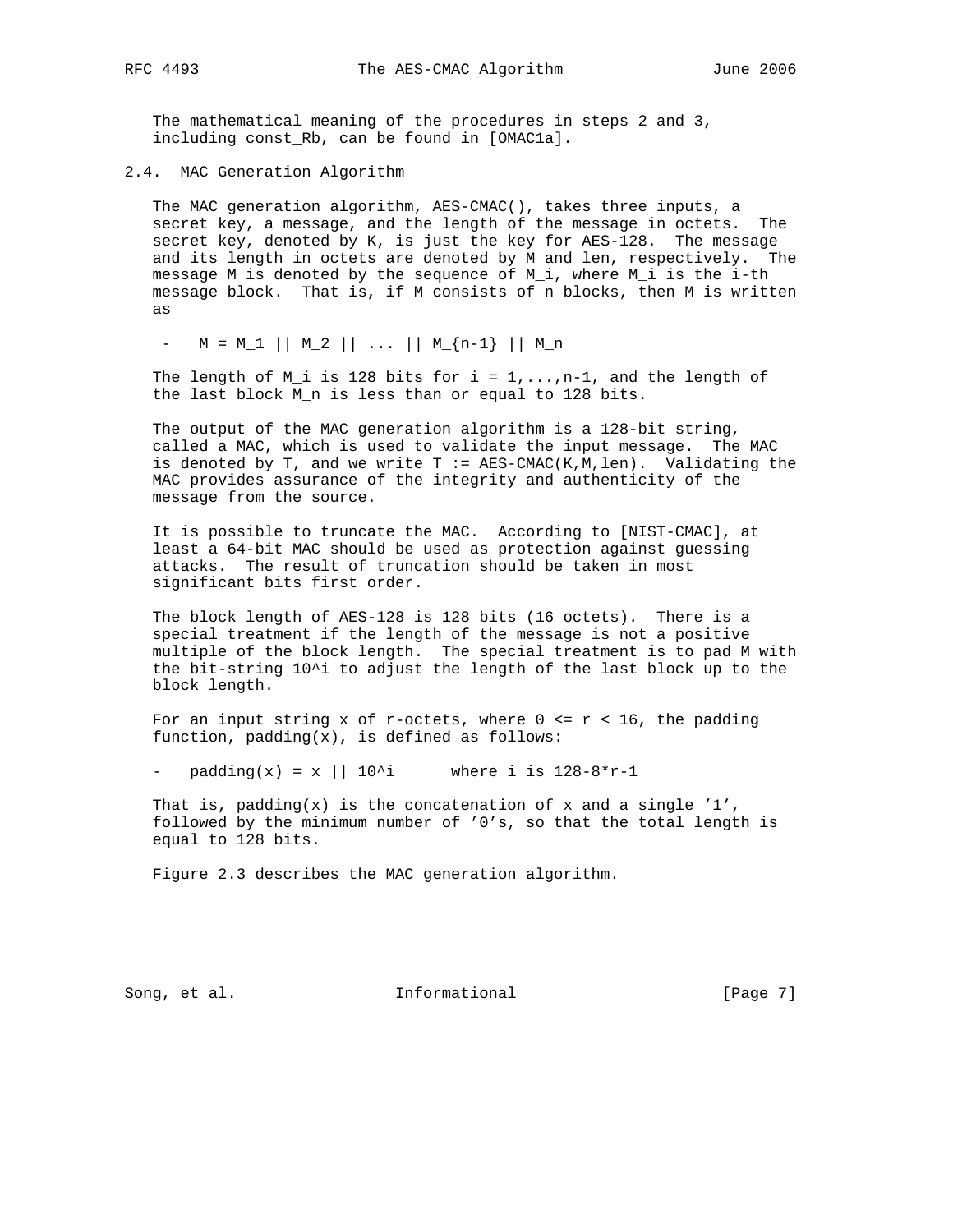+++++++++++++++++++++++++++++++++++++++++++++++++++++++++++++++++++++ + Algorithm AES-CMAC + +++++++++++++++++++++++++++++++++++++++++++++++++++++++++++++++++++++ + + + Input : K ( 128-bit key ) + + : M ( message to be authenticated ) + + : len ( length of the message in octets ) + + Output : T ( message authentication code ) + + + +++++++++++++++++++++++++++++++++++++++++++++++++++++++++++++++++++++ + Constants: const\_Zero is 0x00000000000000000000000000000000 + + const\_Bsize is 16 + + + + Variables: K1, K2 for 128-bit subkeys + + M\_i is the i-th block (i=1..ceil(len/const\_Bsize)) + + M\_last is the last block xor-ed with K1 or K2 + + n for number of blocks to be processed + + r for number of octets of last block + + flag for denoting if last block is complete or not + + + + Step 1. (K1,K2) := Generate\_Subkey(K); + + Step 2. n := ceil(len/const\_Bsize); + + Step 3. if  $n = 0$  + + then +  $+$  n := 1; + + flag := false; + + else + + if len mod const\_Bsize is 0 + + then flag := true; + + else flag := false; + + + + Step 4. if flag is true + + then M\_last := M\_n XOR K1; + + else M\_last := padding(M\_n) XOR K2; + + Step 5. X := const\_Zero; + + Step 6. for i := 1 to n-1 do + + begin + + Y := X XOR M\_i; + + X := AES-128(K,Y); + + end + + Y := M\_last XOR X; + + T := AES-128(K,Y); + + Step 7. return T; + +++++++++++++++++++++++++++++++++++++++++++++++++++++++++++++++++++++

Figure 2.3. Algorithm AES-CMAC

Song, et al. 10. Informational 1. [Page 8]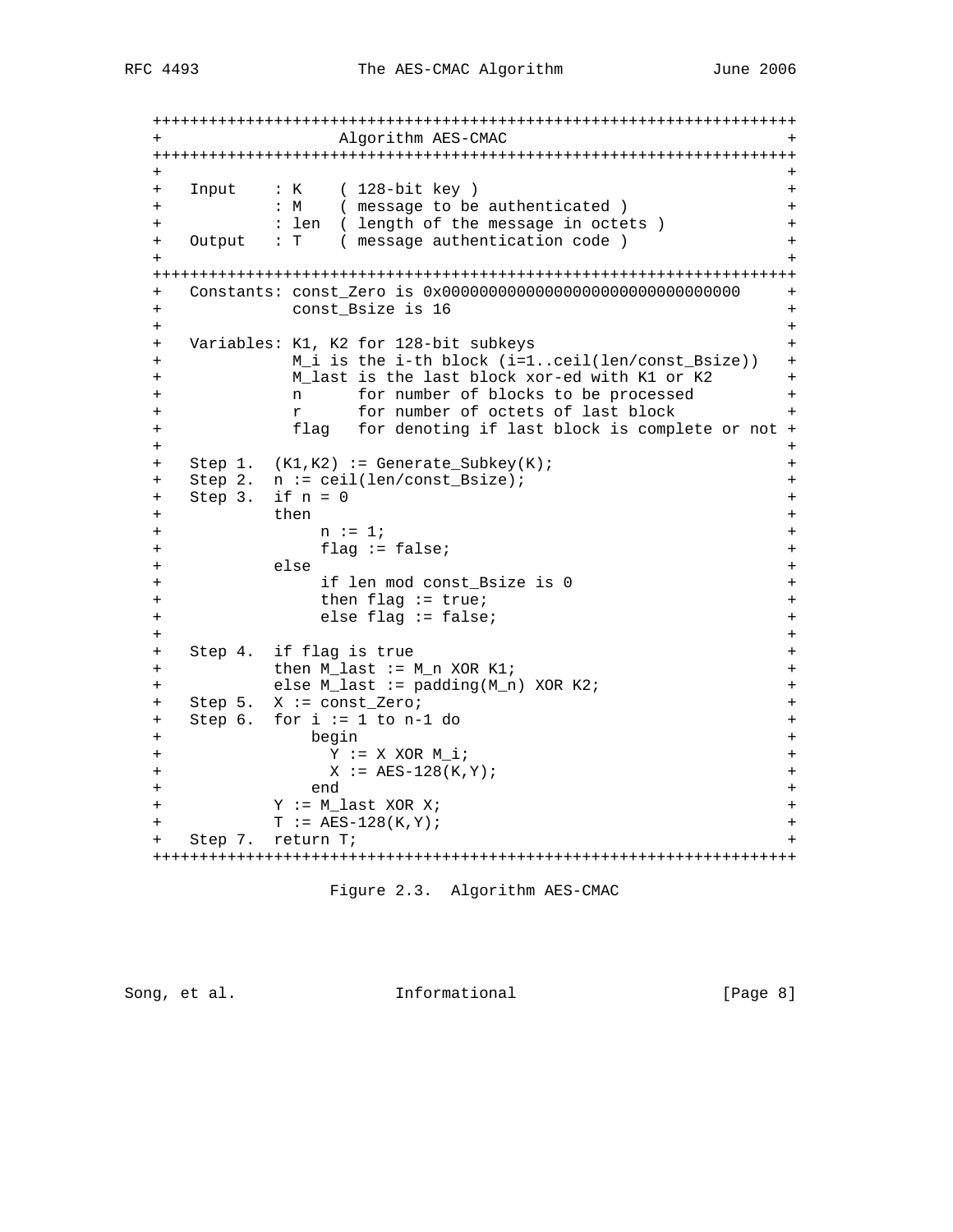In step 1, subkeys K1 and K2 are derived from K through the subkey generation algorithm.

 In step 2, the number of blocks, n, is calculated. The number of blocks is the smallest integer value greater than or equal to the quotient determined by dividing the length parameter by the block length, 16 octets.

 In step 3, the length of the input message is checked. If the input length is 0 (null), the number of blocks to be processed shall be 1, and the flag shall be marked as not-complete-block (false). Otherwise, if the last block length is 128 bits, the flag is marked as complete-block (true); else mark the flag as not-complete-block (false).

 In step 4, M\_last is calculated by exclusive-OR'ing M\_n and one of the previously calculated subkeys. If the last block is a complete block (true), then M\_last is the exclusive-OR of M\_n and K1. Otherwise, M\_last is the exclusive-OR of padding(M\_n) and K2.

In step 5, the variable X is initialized.

In step 6, the basic CBC-MAC is applied to  $M_1, \ldots, M_{n-1}$ ,  $M_1$  ast.

In step 7, the  $128$ -bit MAC, T := AES-CMAC(K, M, len), is returned.

If necessary, the MAC is truncated before it is returned.

2.5. MAC Verification Algorithm

 The verification of the MAC is simply done by a MAC recomputation. We use the MAC generation algorithm, which is described in section 2.4.

 The MAC verification algorithm, Verify\_MAC(), takes four inputs, a secret key, a message, the length of the message in octets, and the received MAC. These are denoted by K, M, len, and T', respectively.

 The output of the MAC verification algorithm is either INVALID or VALID.

Figure 2.4 describes the MAC verification algorithm.

Song, et al. 10. Informational 1. [Page 9]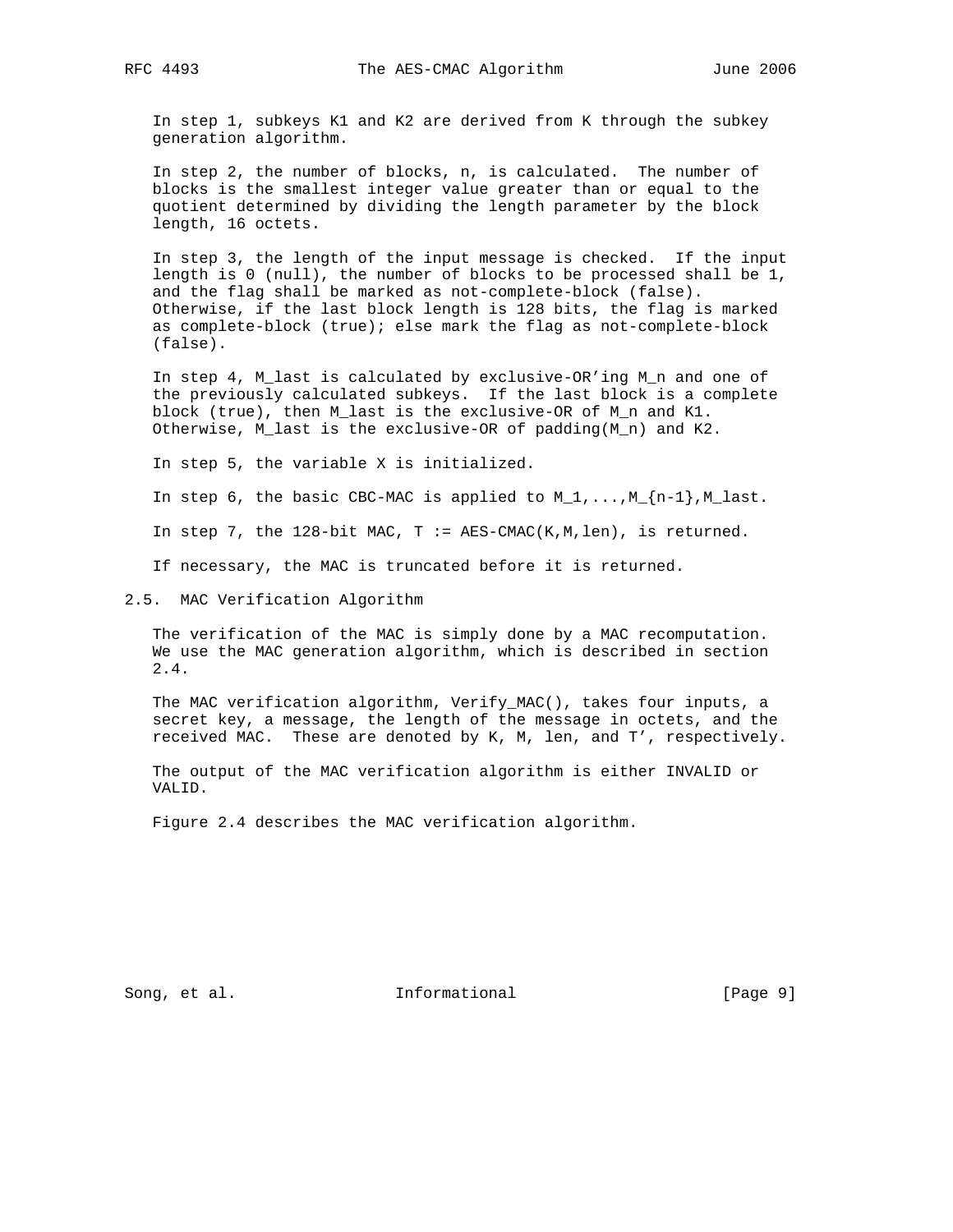+++++++++++++++++++++++++++++++++++++++++++++++++++++++++++++++++++++ + Algorithm Verify\_MAC + +++++++++++++++++++++++++++++++++++++++++++++++++++++++++++++++++++++ + + + Input : K ( 128-bit Key ) + + : M ( message to be verified ) + + : len ( length of the message in octets ) + + : T' ( the received MAC to be verified ) + + Output : INVALID or VALID + + +-------------------------------------------------------------------+ + + + Step 1. T\* := AES-CMAC(K,M,len); + + Step 2. if T\* is equal to T' + then + + return VALID; + + else + + return INVALID; + +++++++++++++++++++++++++++++++++++++++++++++++++++++++++++++++++++++

Figure 2.4. Algorithm Verify\_MAC

 In step 1, T\* is derived from K, M, and len through the MAC generation algorithm.

In step 2,  $T^*$  and  $T'$  are compared. If  $T^*$  is equal to  $T'$ , then return VALID; otherwise return INVALID.

 If the output is INVALID, then the message is definitely not authentic, i.e., it did not originate from a source that executed the generation process on the message to produce the purported MAC.

 If the output is VALID, then the design of the AES-CMAC provides assurance that the message is authentic and, hence, was not corrupted in transit; however, this assurance, as for any MAC algorithm, is not absolute.

3. Security Considerations

 The security provided by AES-CMAC is built on the strong cryptographic algorithm AES. However, as is true with any cryptographic algorithm, part of its strength lies in the secret key, K, and the correctness of the implementation in all of the participating systems. If the secret key is compromised or inappropriately shared, it guarantees neither authentication nor integrity of message at all. The secret key shall be generated in a way that meets the pseudo randomness requirement of RFC 4086 [RFC4086] and should be kept safe. If and only if AES-CMAC is used

Song, et al. The Informational Frage 10]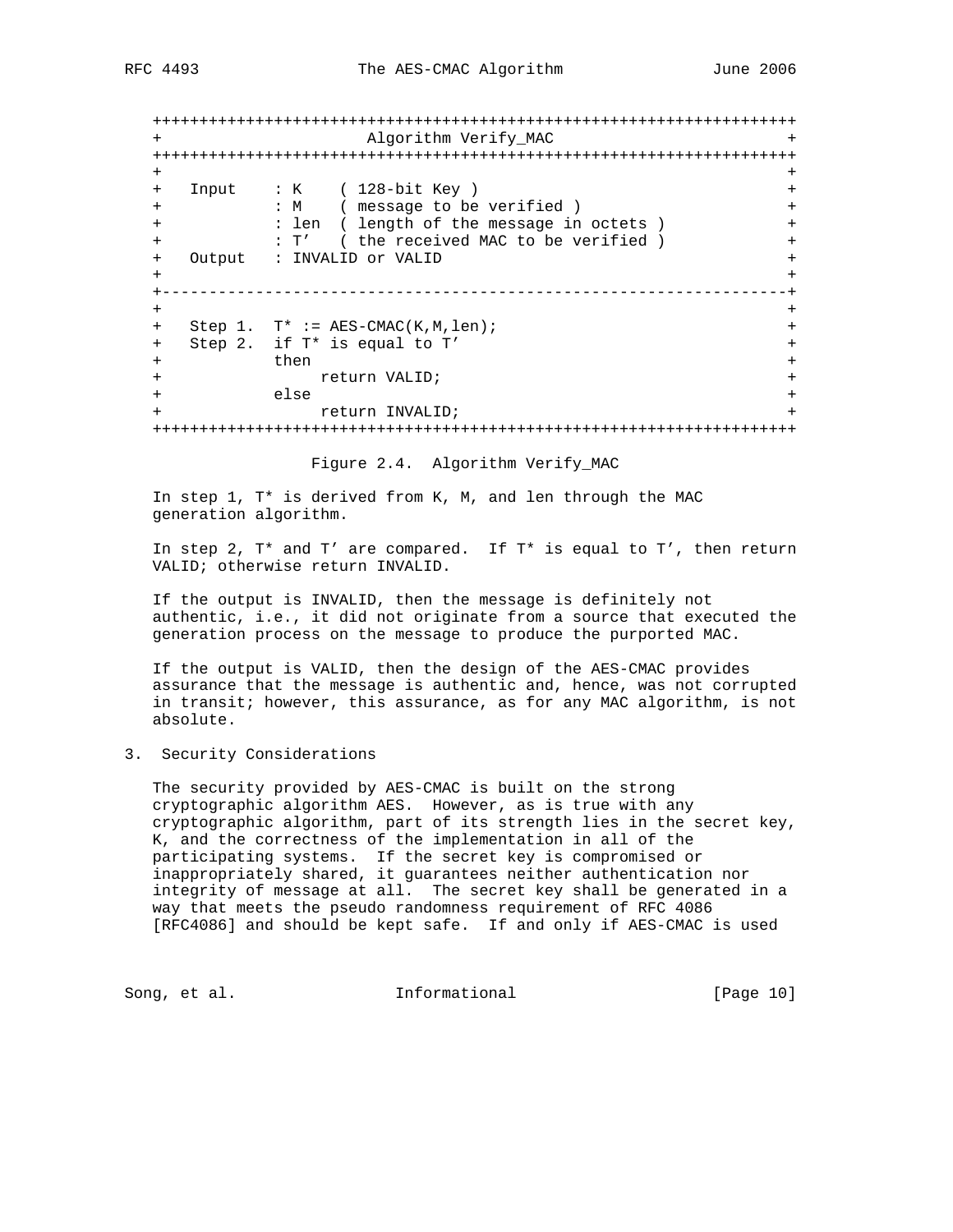properly it provides the authentication and integrity that meet the best current practice of message authentication.

4. Test Vectors

 The following test vectors are the same as those of [NIST-CMAC]. The following vectors are also the output of the test program in Appendix A.

 -------------------------------------------------- Subkey Generation K 2b7e1516 28aed2a6 abf71588 09cf4f3c AES-128(key,0) 7df76b0c 1ab899b3 3e42f047 b91b546f K1 fbeed618 35713366 7c85e08f 7236a8de K2 f7ddac30 6ae266cc f90bc11e e46d513b -------------------------------------------------- -------------------------------------------------- Example 1: len = 0 M <empty string> AES-CMAC bb1d6929 e9593728 7fa37d12 9b756746 -------------------------------------------------- Example 2: len = 16 M 6bc1bee2 2e409f96 e93d7e11 7393172a AES-CMAC 070a16b4 6b4d4144 f79bdd9d d04a287c -------------------------------------------------- Example 3: len = 40 M 6bc1bee2 2e409f96 e93d7e11 7393172a ae2d8a57 1e03ac9c 9eb76fac 45af8e51 30c81c46 a35ce411 AES-CMAC dfa66747 de9ae630 30ca3261 1497c827 -------------------------------------------------- Example 4: len = 64 M 6bc1bee2 2e409f96 e93d7e11 7393172a ae2d8a57 1e03ac9c 9eb76fac 45af8e51 30c81c46 a35ce411 e5fbc119 1a0a52ef f69f2445 df4f9b17 ad2b417b e66c3710 AES-CMAC 51f0bebf 7e3b9d92 fc497417 79363cfe --------------------------------------------------

Song, et al. The Informational The Informational [Page 11]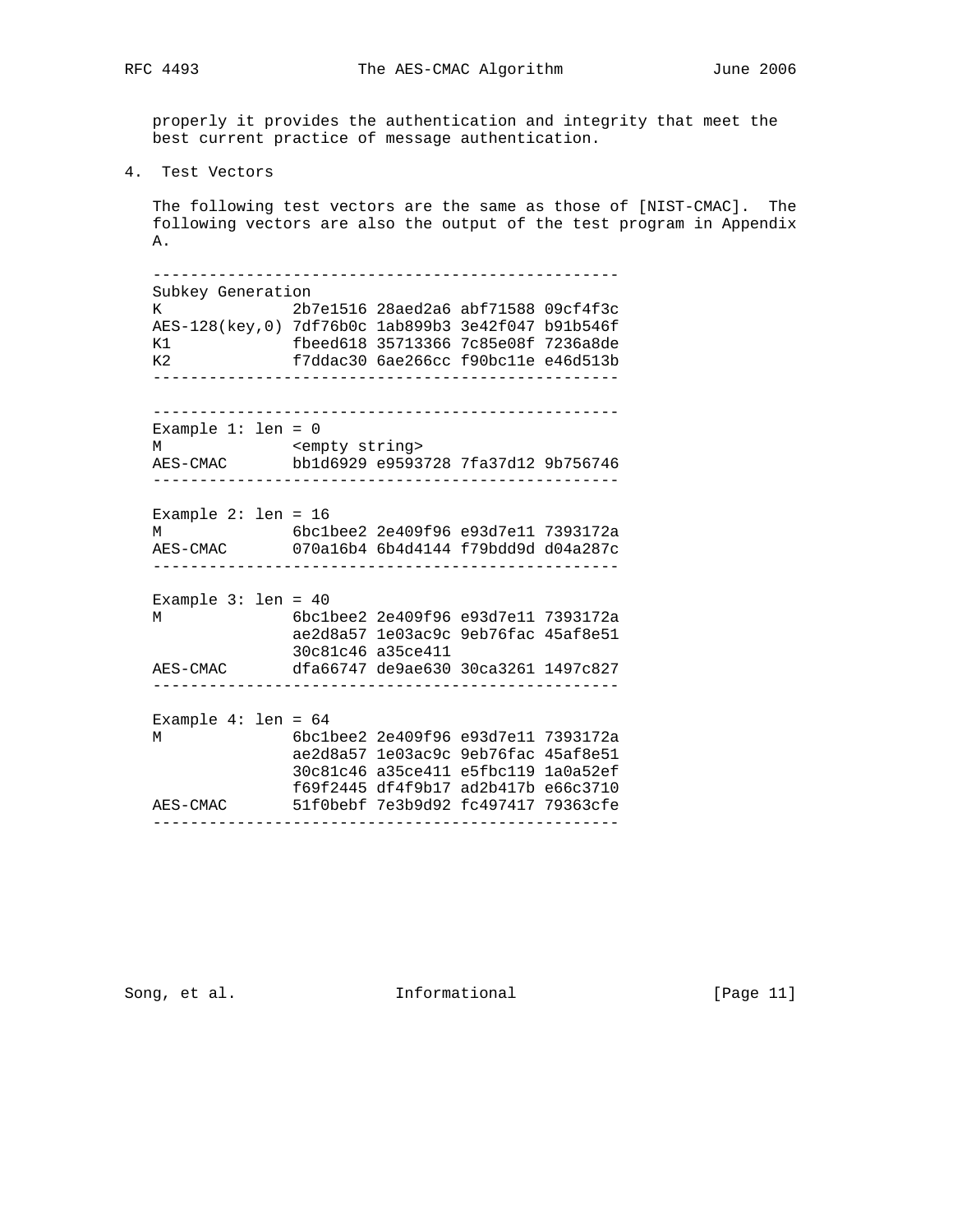5. Acknowledgement

 Portions of the text herein are borrowed from [NIST-CMAC]. We appreciate the OMAC1 authors, the SP 800-38B author, and Russ Housley for his useful comments and guidance, which have been incorporated herein. We also thank Alfred Hoenes for many useful comments. This memo was prepared while Tetsu Iwata was at Ibaraki University, Japan.

 We acknowledge the support from the following grants: Collaborative Technology Alliance (CTA) from US Army Research Laboratory, DAAD19- 01-2-0011; Presidential Award from Army Research Office, W911NF-05- 1-0491; NSF CAREER ANI-0093187. Results do not reflect any position of the funding agencies.

- 6. References
- 6.1. Normative References
	- [NIST-CMAC] NIST, Special Publication 800-38B, "Recommendation for Block Cipher Modes of Operation: The CMAC Mode for Authentication", May 2005.
	- [NIST-AES] NIST, FIPS 197, "Advanced Encryption Standard (AES)", November 2001. http://csrc.nist.gov/publications/fips/fips197/fips- 197.pdf
	- [RFC4086] Eastlake, D., 3rd, Schiller, J., and S. Crocker, "Randomness Requirements for Security", BCP 106, RFC 4086, June 2005.
- 6.2. Informative References
	- [RFC-HMAC] Krawczyk, H., Bellare, M., and R. Canetti, "HMAC: Keyed-Hashing for Message Authentication", RFC 2104, February 1997.
	- [OMAC1a] Tetsu Iwata and Kaoru Kurosawa, "OMAC: One-Key CBC MAC", Fast Software Encryption, FSE 2003, LNCS 2887, pp. 129- 153, Springer-Verlag, 2003.
	- [OMAC1b] Tetsu Iwata and Kaoru Kurosawa, "OMAC: One-Key CBC MAC", Submission to NIST, December 2002. Available from the NIST modes of operation web site at http://csrc.nist.gov/CryptoToolkit/modes/proposedmodes/ omac/omac-spec.pdf

Song, et al. **Informational** [Page 12]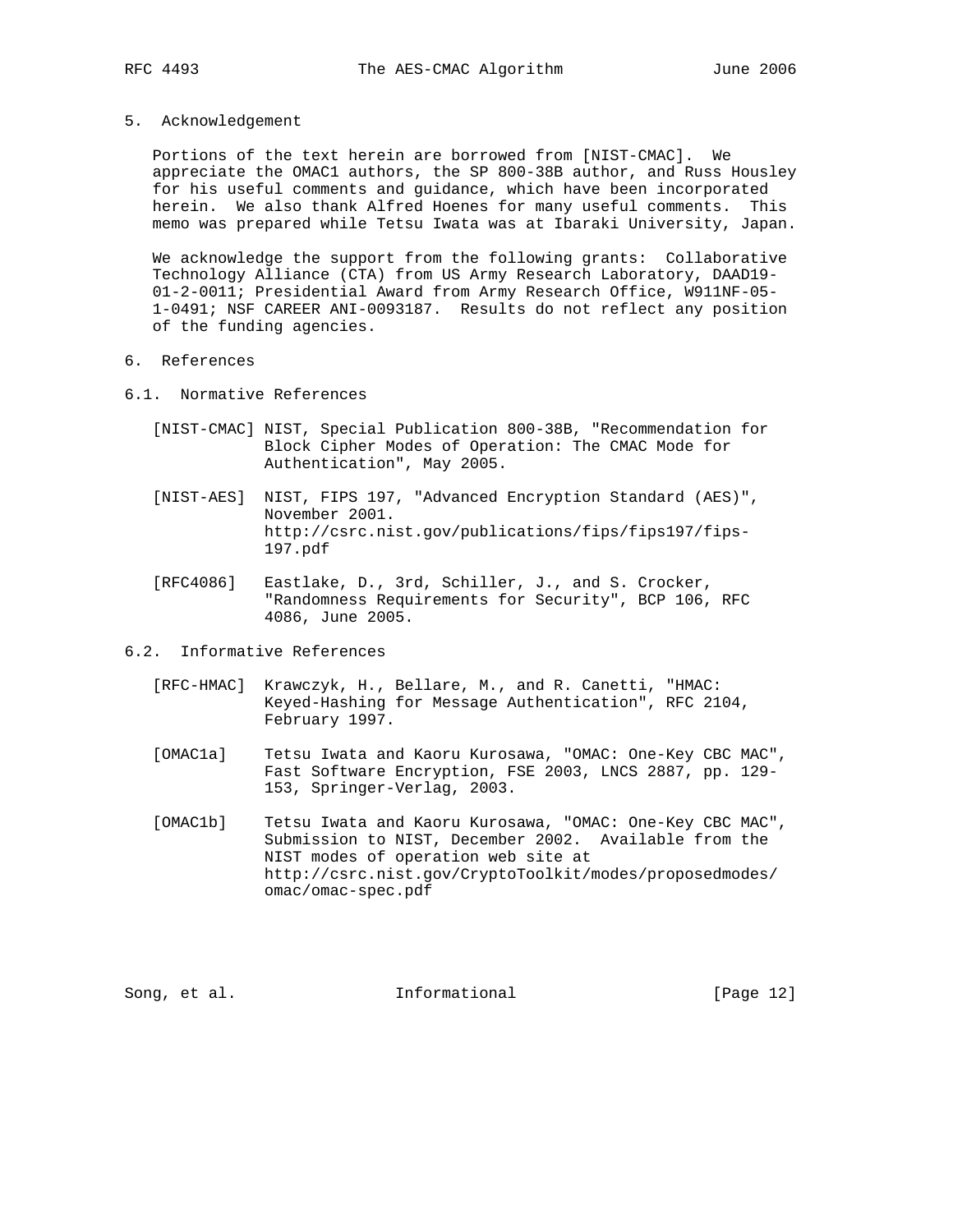- [XCBCa] John Black and Phillip Rogaway, "A Suggestion for Handling Arbitrary-Length Messages with the CBC MAC", NIST Second Modes of Operation Workshop, August 2001. Available from the NIST modes of operation web site at http://csrc.nist.gov/CryptoToolkit/modes/proposedmodes/ xcbc-mac/xcbc-mac-spec.pdf
- [XCBCb] John Black and Phillip Rogaway, "CBC MACs for Arbitrary- Length Messages: The Three-Key Constructions", Journal of Cryptology, Vol. 18, No. 2, pp. 111-132, Springer-Verlag, Spring 2005.

Song, et al. 10. Informational [Page 13]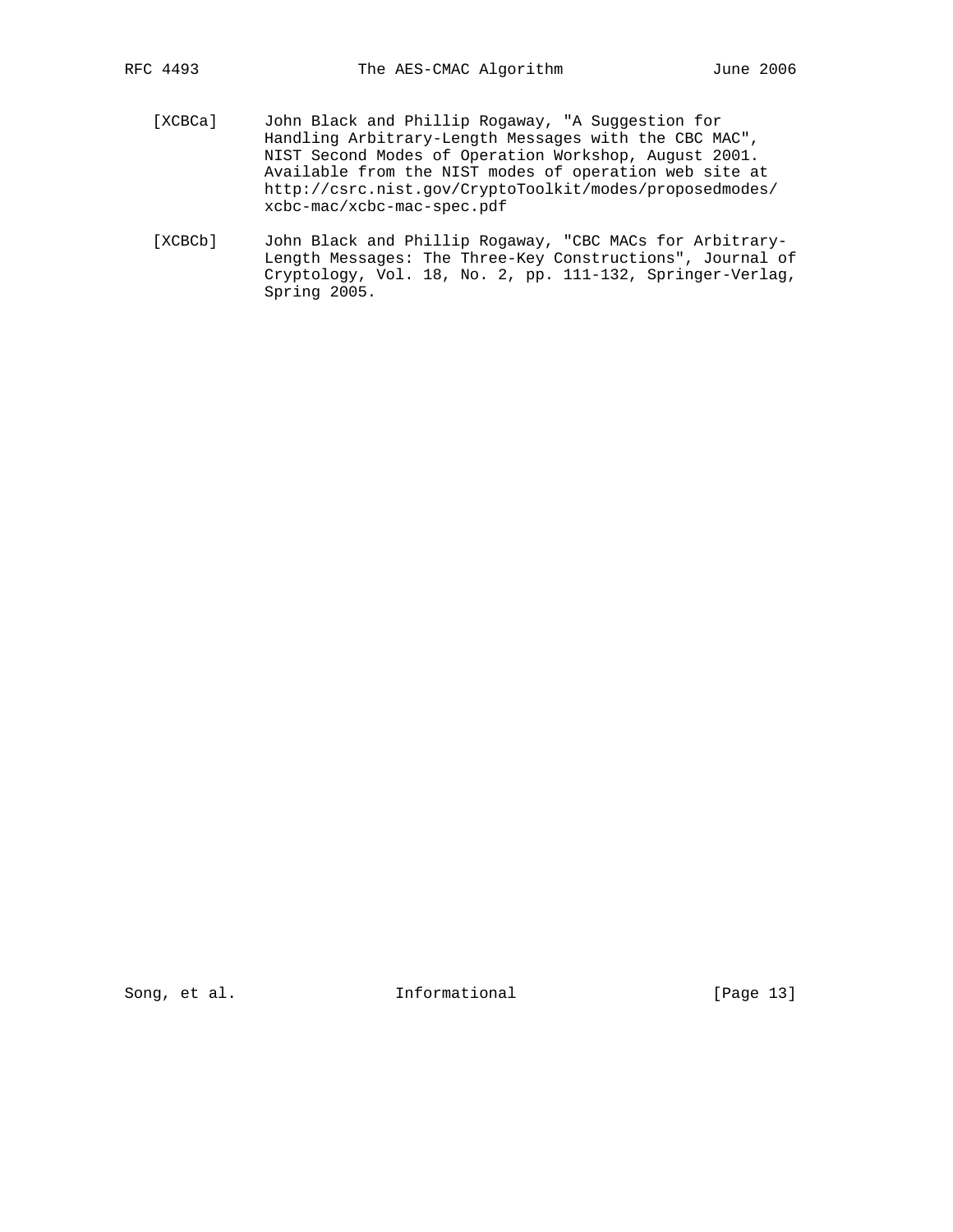Appendix A. Test Code This C source is designed to generate the test vectors that appear in this memo to verify correctness of the algorithm. The source code is not intended for use in commercial products. /\*\*\*\*\*\*\*\*\*\*\*\*\*\*\*\*\*\*\*\*\*\*\*\*\*\*\*\*\*\*\*\*\*\*\*\*\*\*\*\*\*\*\*\*\*\*\*\*\*\*\*\*\*\*\*\*\*\*\*\*\*\*\*\*/ /\* AES-CMAC with AES-128 bit \*/ /\* CMAC Algorithm described in SP800-38B \*/<br>/\* Author: Junhyuk Song (junhyuk.song@samsung.com) \*/ /\* Author: Junhyuk Song (junhyuk.song@samsung.com) \*/ /\* Jicheol Lee (jicheol.lee@samsung.com) \*/ /\*\*\*\*\*\*\*\*\*\*\*\*\*\*\*\*\*\*\*\*\*\*\*\*\*\*\*\*\*\*\*\*\*\*\*\*\*\*\*\*\*\*\*\*\*\*\*\*\*\*\*\*\*\*\*\*\*\*\*\*\*\*\*\*/ #include <stdio.h> /\* For CMAC Calculation \*/ unsigned char const\_Rb[16] =  $\{$  0x00, 0x00, 0x00, 0x00, 0x00, 0x00, 0x00, 0x00, 0x00, 0x00, 0x00, 0x00, 0x00, 0x00, 0x00, 0x87 }; unsigned char const\_Zero[16] = { 0x00, 0x00, 0x00, 0x00, 0x00, 0x00, 0x00, 0x00, 0x00, 0x00, 0x00, 0x00, 0x00, 0x00, 0x00, 0x00 }; /\* Basic Functions \*/ void xor\_128(unsigned char \*a, unsigned char \*b, unsigned char \*out)  $\{$  int i; for  $(i=0,i<16; i++)$  $\left\{ \right.$ out[i] =  $a[i] \wedge b[i];$  } } void print hex(char \*str, unsigned char \*buf, int len) { int i; for (  $i=0$ ;  $i$ <len;  $i++$  ) { if (  $(i \; 8 \; 16) = 0 \; \&\; i := 0$  ) printf(str); printf("%02x", buf[i]); if (  $(i \; 8 \; 4) == 3$  ) printf(" "); if (  $(i \; 8 \; 16) == 15$  ) printf("\n"); } if (  $(i \; * \; 16)$  != 0 ) printf("\n"); }

Song, et al. **Informational** [Page 14]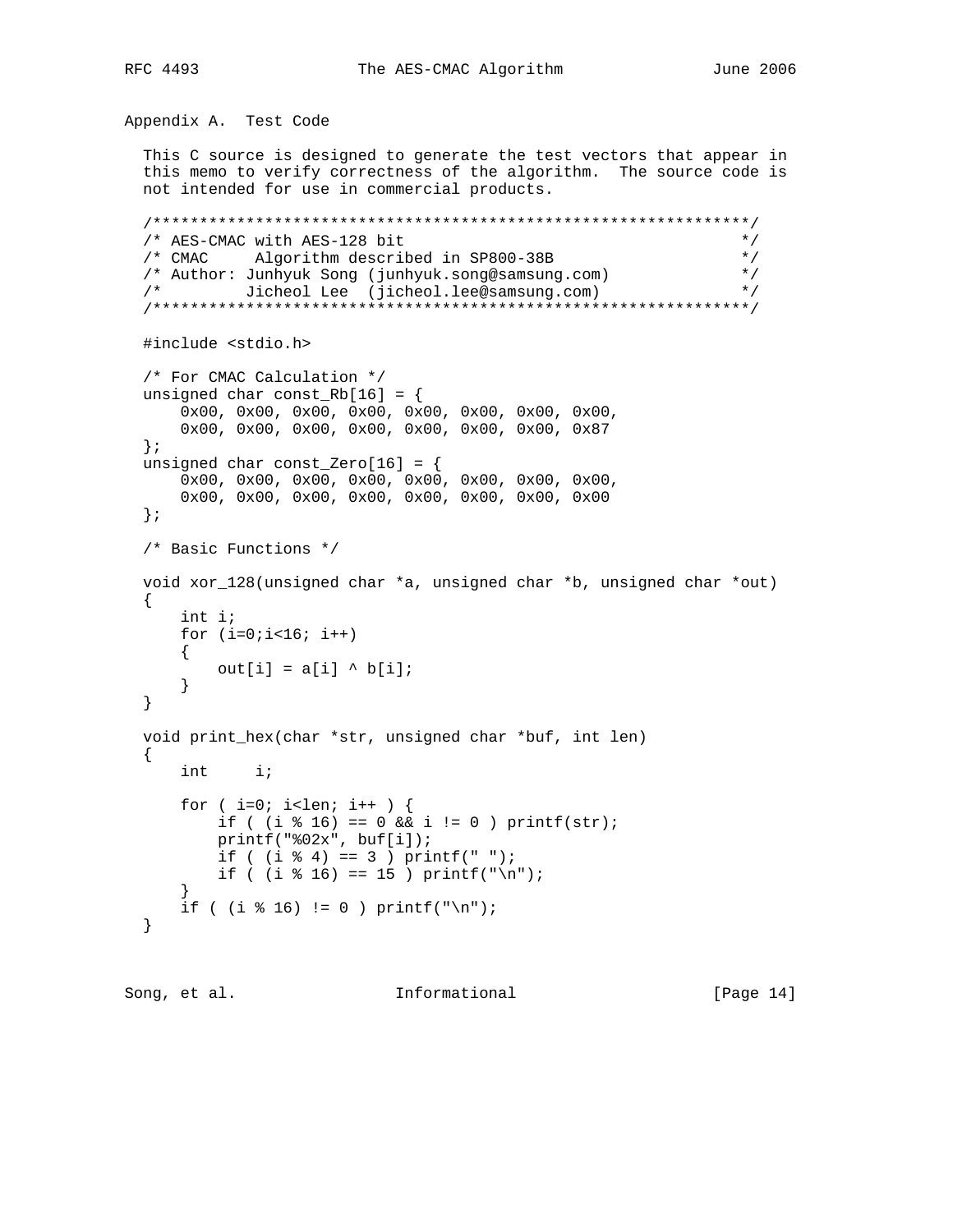```
 void print128(unsigned char *bytes)
 {
    int j;
   for (j=0; j<16; j++) {
        printf("%02x",bytes[j]);
        if ( (j(34) == 3) printf(" ");
     }
 }
 void print96(unsigned char *bytes)
 {
   int j;
   for (j=0; j<12; j++) {
       printf("%02x",bytes[j]);
       if ( (j(3) == 3 ) printf(" ");
     }
 }
 /* AES-CMAC Generation Function */
 void leftshift_onebit(unsigned char *input,unsigned char *output)
 {
     int i;
    unsigned char overflow = 0;
     for ( i=15; i>=0; i-- ) {
        output[i] = input[i] << 1;output[i] = overflow;
       overflow = (input[i] & 0x80)?1:0;
     }
    return;
 }
 void generate_subkey(unsigned char *key, unsigned char *K1, unsigned
                      char *K2)
 {
    unsigned char L[16];
    unsigned char Z[16];
     unsigned char tmp[16];
     int i;
   for ( i=0; i<16; i++ ) Z[i] = 0;
   AES_128(key,Z,L);if ( (L[0] \& 0x80) == 0 ) \{ /* If MSB(L) == 0, then K1 = L << 1 */
         leftshift_onebit(L,K1);
    \{\text{else } \{\text{ }/\text{*} \text{ Else K1 = ( L << 1 ) (+) Rb *}/\}
```
Song, et al. **Informational** [Page 15]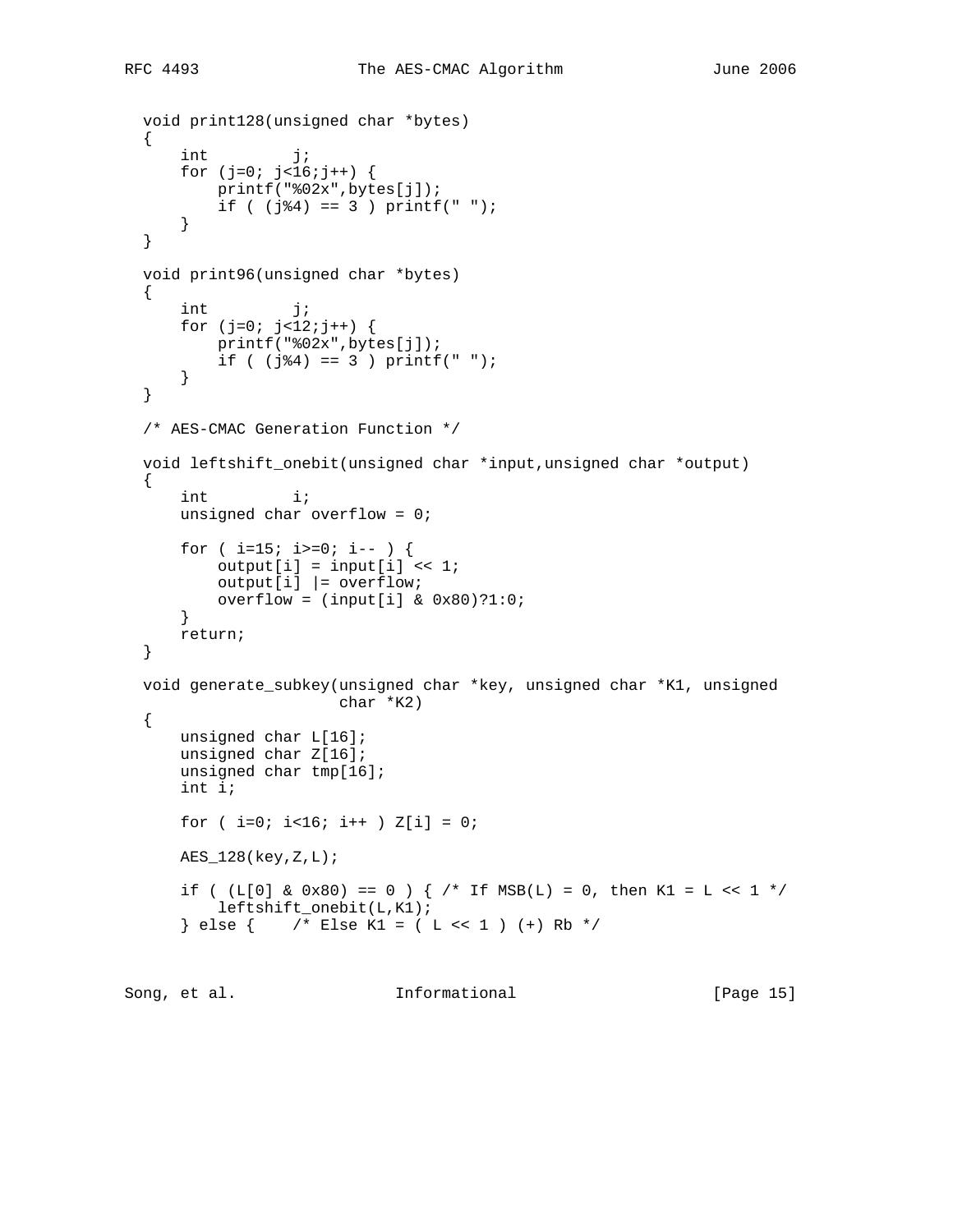```
 leftshift_onebit(L,tmp);
          xor_128(tmp,const_Rb,K1);
       }
      if ( (K1[0] \& 0x80) == 0 ) {
           leftshift_onebit(K1,K2);
       } else {
          leftshift_onebit(K1,tmp);
          xor_128(tmp,const_Rb,K2);
       }
      return;
  }
  void padding ( unsigned char *lastb, unsigned char *pad, int length )
  {
     int j;
       /* original last block */
      for ( j=0; j<16; j++ ) {
          if ( j < length ) {
             pad[j] = lastb[j];} else if ( j == length ) {
             pad[j] = 0x80; } else {
          pad[j] = 0x00; }
       }
  }
  void AES_CMAC ( unsigned char *key, unsigned char *input, int length,
                 unsigned char *mac )
  {
 unsigned char X[16],Y[16], M_last[16], padded[16];
unsigned char K1[16], K2[16];
     int n, i, flag;
      generate_subkey(key,K1,K2);
     n = (length+15) / 16; \qquad \qquad /* n is number of rounds */
      if ( n == 0 ) {
         n = 1;flag = 0; } else {
          if ( (length%16) == 0 ) { /* last block is a complete block */
              flag = 1;
           } else { /* last block is not complete block */
          \begin{aligned} \texttt{flag} &= 0 \, \texttt{;} \\ \end{aligned} }
```
Song, et al. **Informational** [Page 16]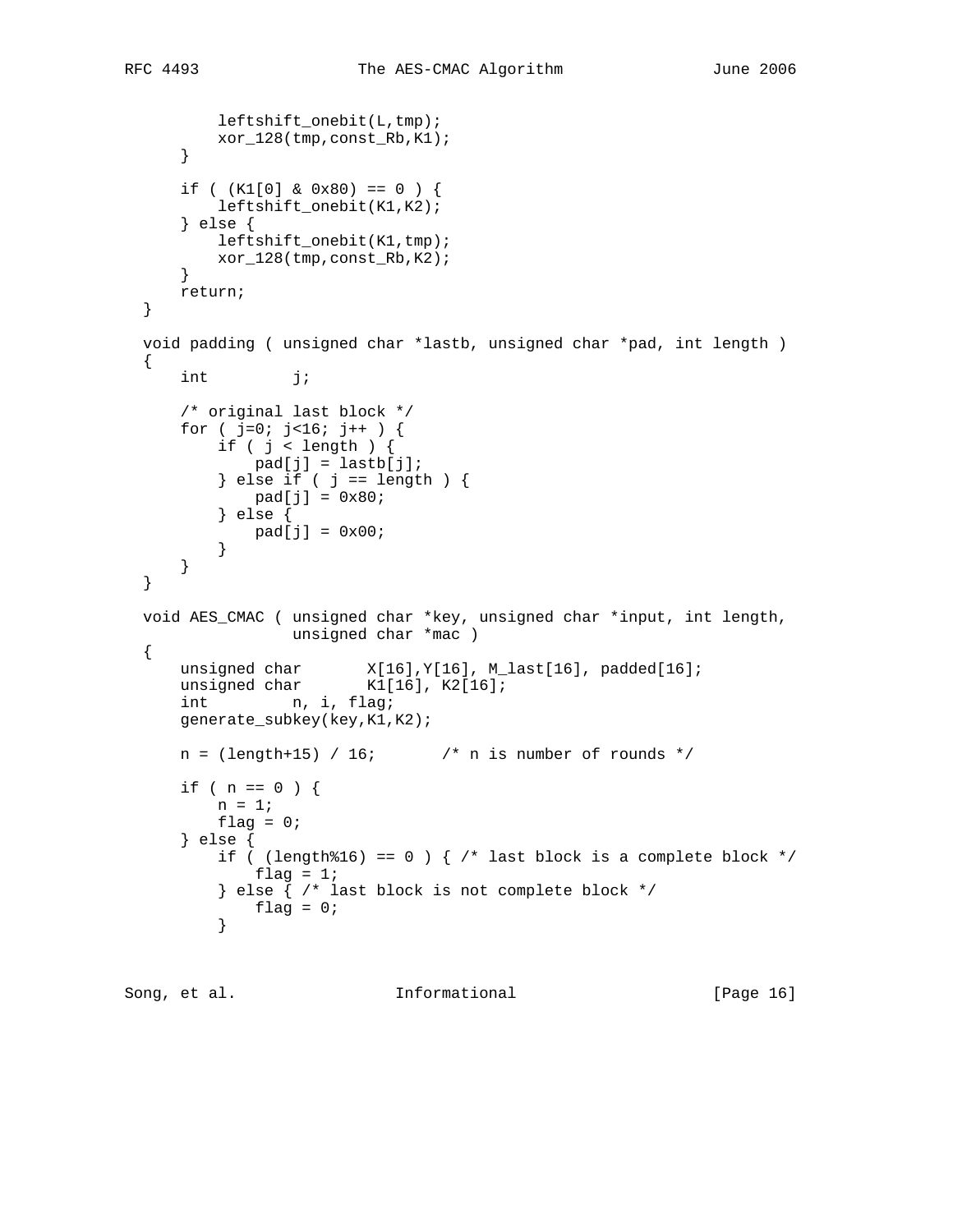```
 }
     if ( flag ) { /* last block is complete block */
        xor_128(&input[16*(n-1)],K1,M_last);
     } else {
        padding(&input[16*(n-1)],padded,length%16);
        xor_128(padded,K2,M_last);
     }
    for ( i=0; i<16; i++ ) X[i] = 0;
    for ( i=0; i=n-1; i++ ) {
        xor_128(X,&input[16*i],Y); /* Y := Mi (+) X */
       AES_128(key, Y, X); / / X := AES-128(KEY, Y); */
     }
   xor 128(X,M last, Y);
    AES_128(key,Y,X);
   for ( i=0; i<16; i++ ) {
     mac[i] = X[i]; }
 }
 int main()
 {
    unsigned char L[16], K1[16], K2[16], T[16], TT[12];
   unsigned char M[64] = \{ 0x6b, 0xc1, 0xbe, 0xe2, 0x2e, 0x40, 0x9f, 0x96,
         0xe9, 0x3d, 0x7e, 0x11, 0x73, 0x93, 0x17, 0x2a,
         0xae, 0x2d, 0x8a, 0x57, 0x1e, 0x03, 0xac, 0x9c,
         0x9e, 0xb7, 0x6f, 0xac, 0x45, 0xaf, 0x8e, 0x51,
         0x30, 0xc8, 0x1c, 0x46, 0xa3, 0x5c, 0xe4, 0x11,
         0xe5, 0xfb, 0xc1, 0x19, 0x1a, 0x0a, 0x52, 0xef,
         0xf6, 0x9f, 0x24, 0x45, 0xdf, 0x4f, 0x9b, 0x17,
         0xad, 0x2b, 0x41, 0x7b, 0xe6, 0x6c, 0x37, 0x10
     };
   unsigned char key[16] = { 0x2b, 0x7e, 0x15, 0x16, 0x28, 0xae, 0xd2, 0xa6,
         0xab, 0xf7, 0x15, 0x88, 0x09, 0xcf, 0x4f, 0x3c
     };
    printf("--------------------------------------------------\n");
   printf("K \qquad"); print128(key); printf("\n");
    printf("\nSubkey Generation\n");
    AES_128(key,const_Zero,L);
   printf("AES_128(key,0) "); print128(L); printf("\n");
    generate_subkey(key,K1,K2);
```
Song, et al. **Informational** [Page 17]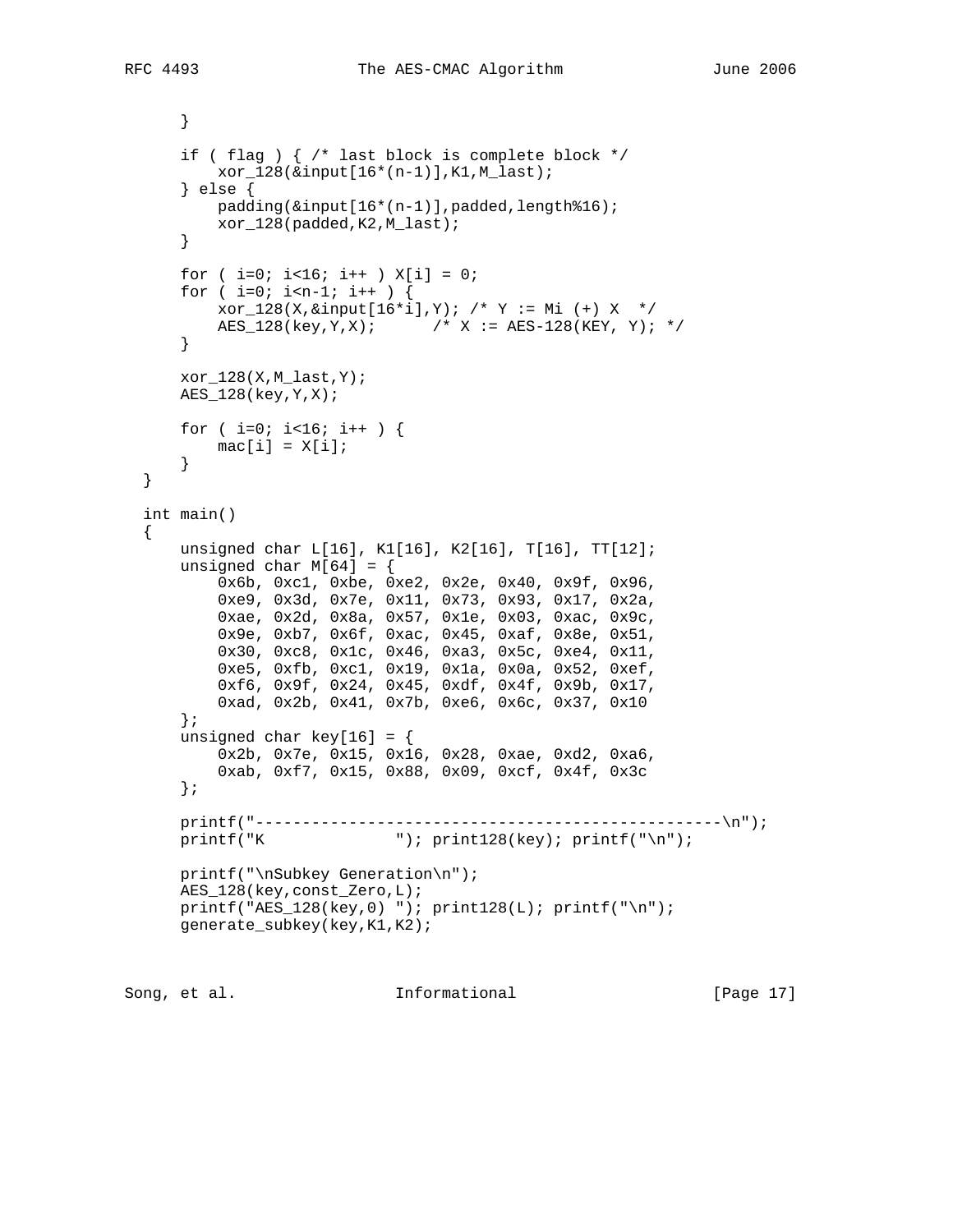```
\begin{tabular}{ll} \bf{printf("K1 & \color{red}{ \color{red} "}): print128(K1); print(''\n"); \\ \bf{printf("K2 & \color{red}{ \color{red} "}): print128(K2); print(''\n"); \end{tabular}"); print128(K2); printf("n");
     printf("\nExample 1: len = 0\n");
     printf("M \qquad"); printf("<empty string>\n");
      AES_CMAC(key,M,0,T);
     printf("AES_CMAC" "); print128(T); printf("n");printf("\nExample 2: len = 16\n");
     printf("M "); print_hex(" ",M,16);
 AES_CMAC(key,M,16,T);
printf("AES_CMAC "); print128(T); printf("\n");
     printf("\nExample 3: len = 40\n");
     printf("M '"); print_hex(" ",M,40);
 AES_CMAC(key,M,40,T);
printf("AES_CMAC "); print128(T); printf("\n");
     printf("\nExample 4: len = 64\n");
     printf("M "); print_hex(" ",M,64);
      AES_CMAC(key,M,64,T);
     printf("\texttt{AES\_CMAC} "); print128(T); printf("\n");
      printf("--------------------------------------------------\n");
      return 0;
```
}

Song, et al. 10. Informational [Page 18]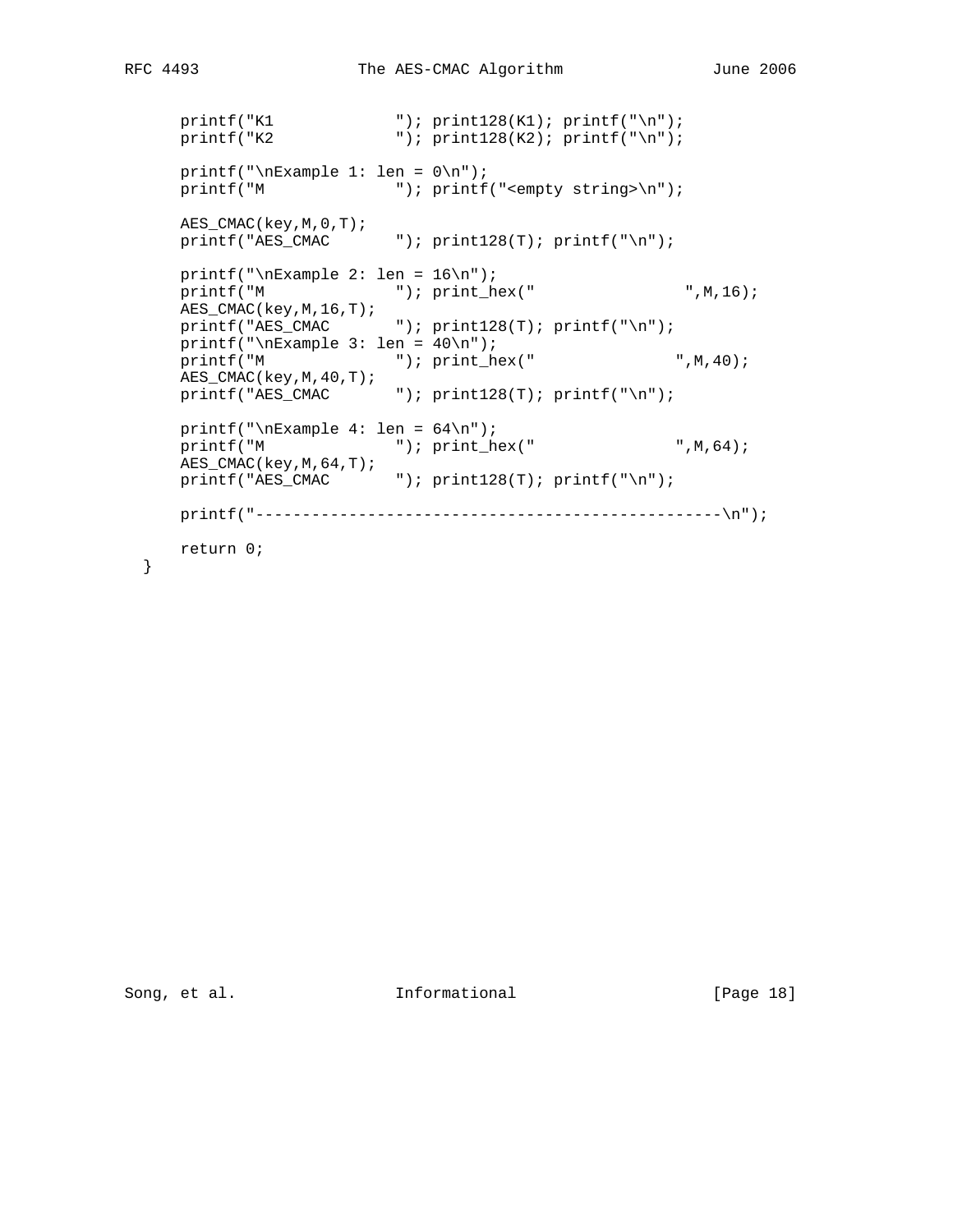Authors' Addresses

 Junhyuk Song University of Washington Samsung Electronics

 Phone: (206) 853-5843 EMail: songlee@ee.washington.edu, junhyuk.song@samsung.com

 Jicheol Lee Samsung Electronics

 Phone: +82-31-279-3605 EMail: jicheol.lee@samsung.com

 Radha Poovendran Network Security Lab University of Washington

 Phone: (206) 221-6512 EMail: radha@ee.washington.edu

 Tetsu Iwata Nagoya University

EMail: iwata@cse.nagoya-u.ac.jp

Song, et al. 10. Informational [Page 19]